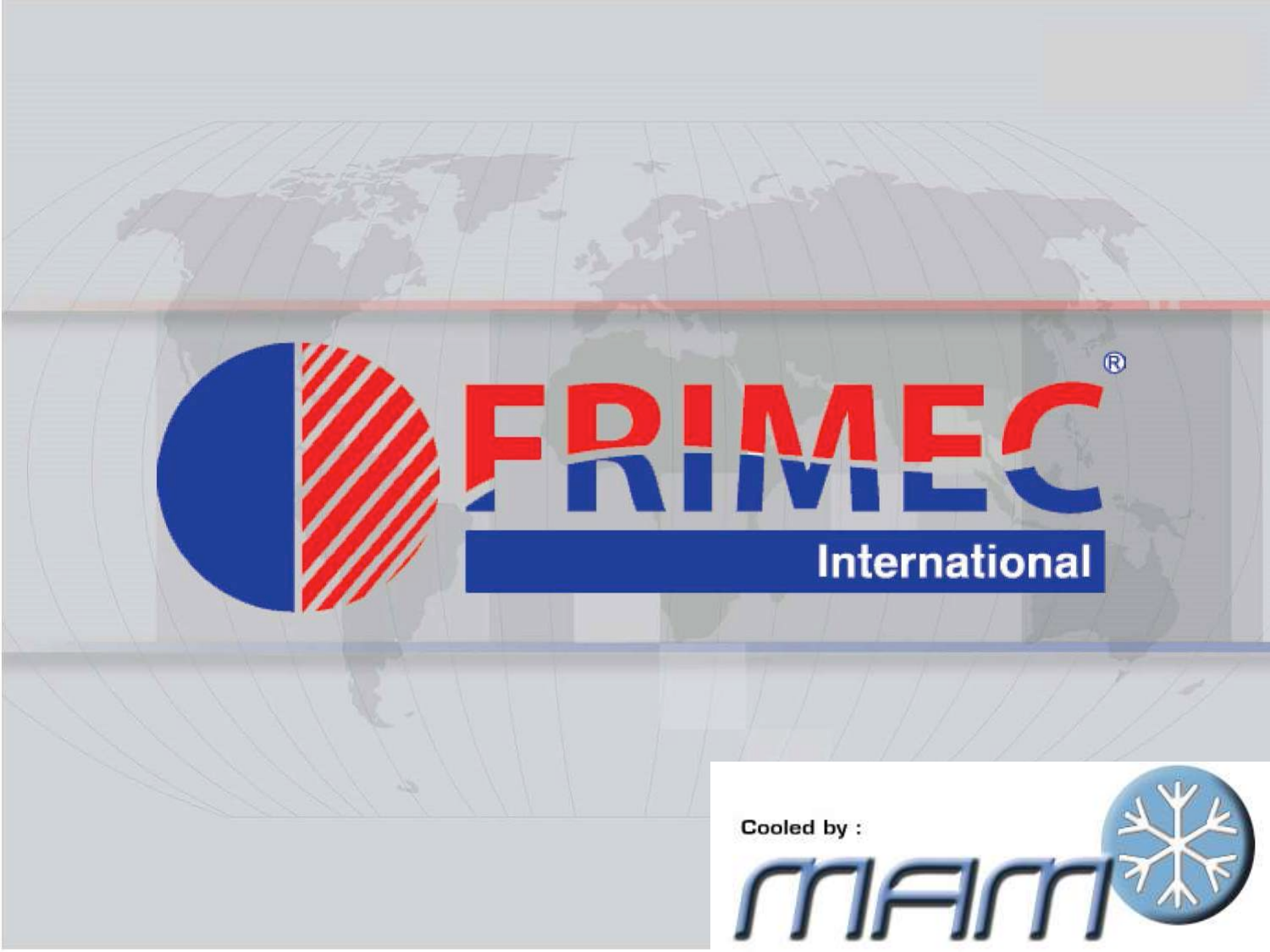

### **Water-Cooled Modular Chiller**

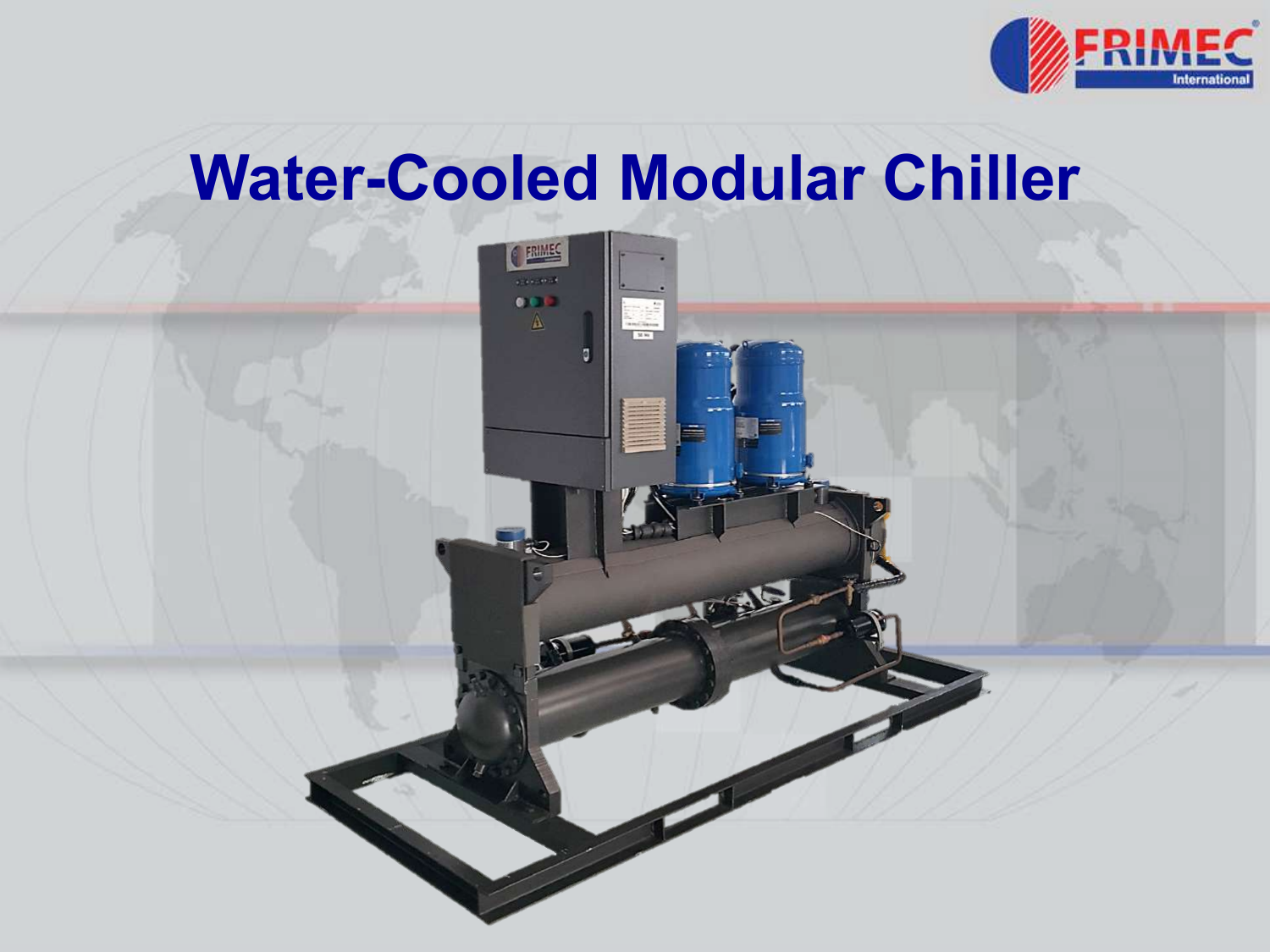### **Features**



#### **Compact & Small Design**

- Reduce the space required for installation.
- Reduce the cost of transportation.

#### **Safety Protection**

- Refrigerant System
- **Electrical System**
- **Water System**

#### **Flexibility & Energy Saving**

- Various of combination, up to 8 units
	- Allow future expansion.

#### **Easy Operation & Maintenance**

**Wired LCD Controller**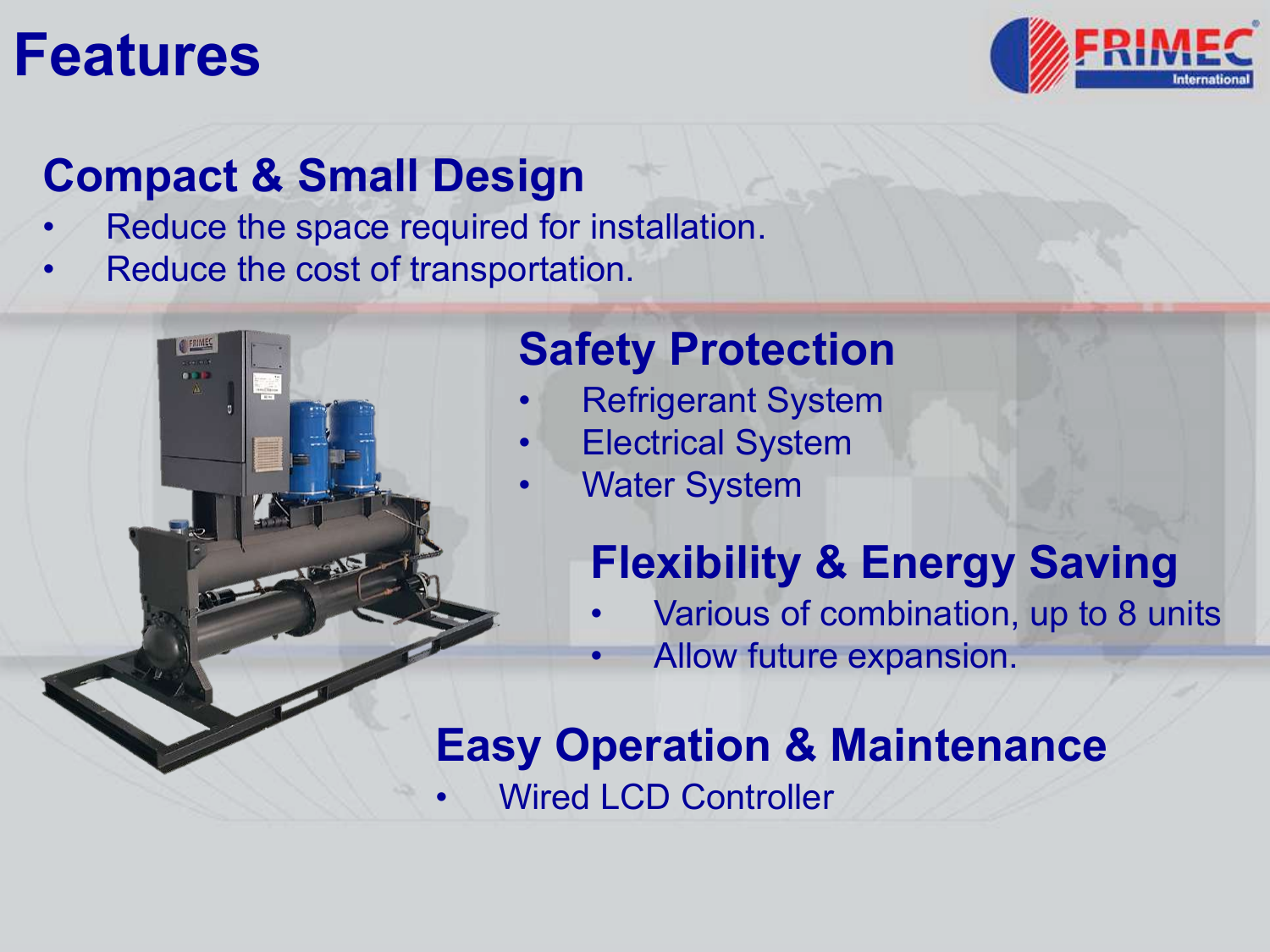## **Product Range**



| <b>Model</b>        | <b>Cooling Capacity</b> |           | <b>Efficiency</b> |
|---------------------|-------------------------|-----------|-------------------|
|                     | <b>RT</b>               | <b>kW</b> | (kW/ton)          |
| <b>FWMC 20 MCC4</b> | 19.8                    | 69.8      | 0.79              |
| <b>FWMC 30 MCC4</b> | 34.4                    | 120.9     | 0.79              |
| <b>FWMC 40 MCC4</b> | 42.1                    | 148.0     | 0.79              |
| <b>FWMC 50 MCC4</b> | 51.8                    | 182.2     | 0.81              |
| <b>FWMC 60 MCC4</b> | 66.6                    | 234.4     | 0.80              |

Refrigerant R410A, 50/**60Hz** Available

- 2 Circuits
- 2 Compressors
- § Independent : 1 Circuit, 1 Compressor
- Shell & Tube Heat Exchanger

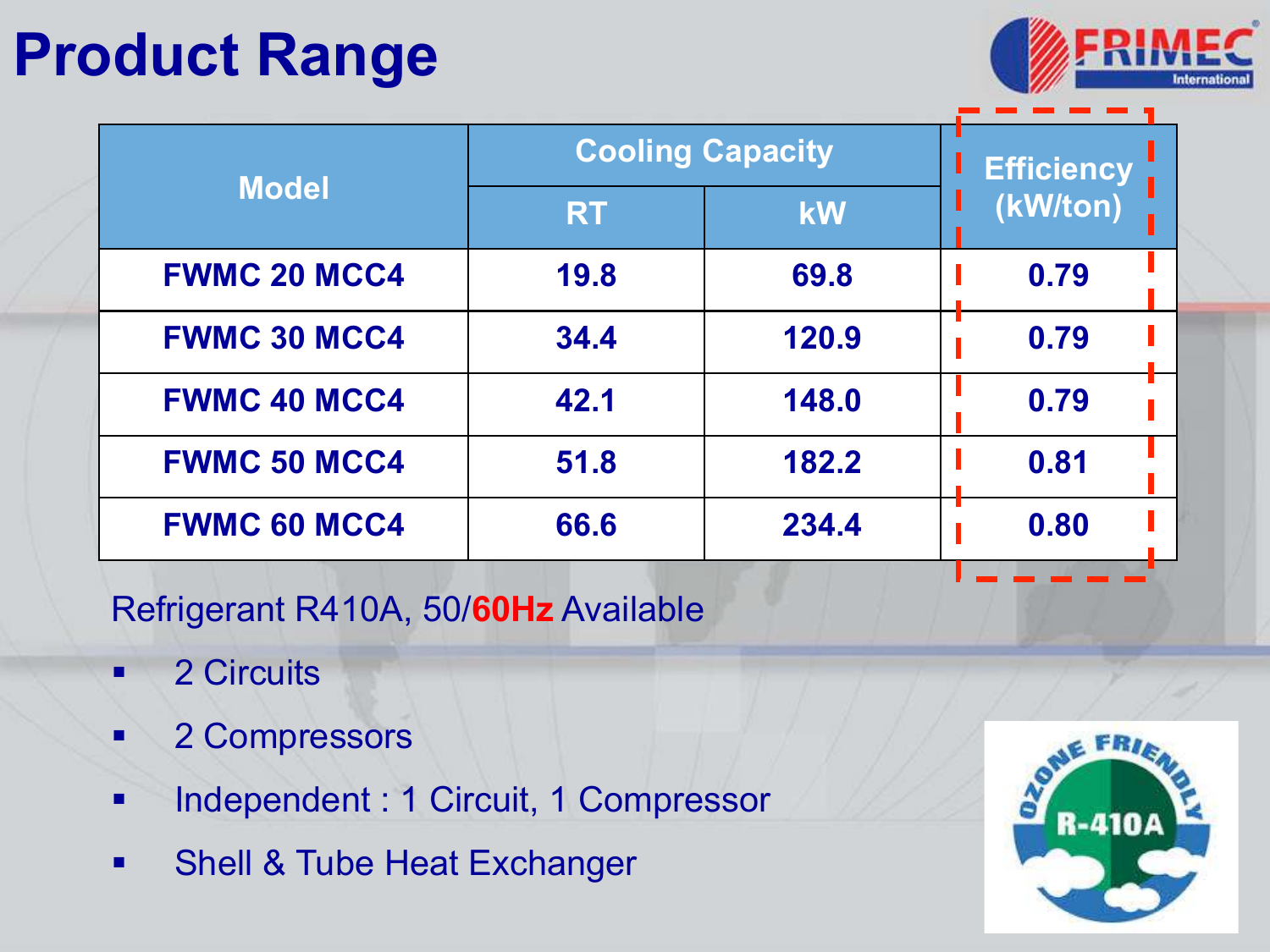## **Key Selling Points**



#### **Ozone Friendly R410A Refrigerant**

- **Compact Design**
- **High Efficiency**



#### **Control Box Danfoss Scroll LCD Wired Controller ERIMEC Compressor**  PCB **DISP Safety Features Shell & Tube**  - HP/LP Switch - HP/LP Pressure - Evaporator **Gauge** - Filter Drier - Sight Glass **Compressor Shell & Tube**  Crankcase Heater - Condenser **Refrigerant Circuit**  - 2 Independent Circuits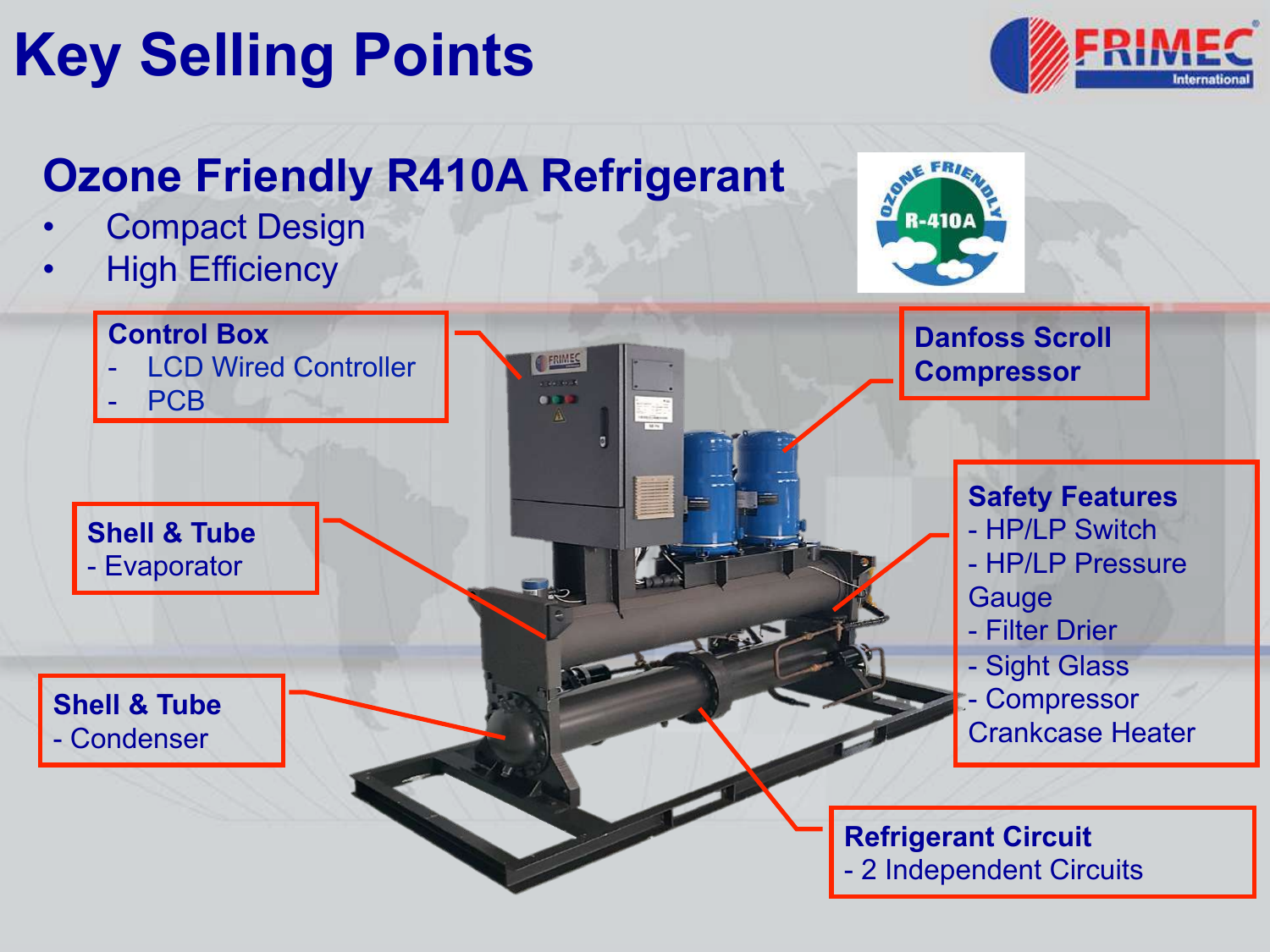## **Key Selling Points**



#### **Flexibility**



**Single Module Multiple Modules Up to 8 Modules**

#### **Capability for system expansion:**

• Additional modular unit can be added to the system

#### **Partial Load:**

- Multiple Compressors allows partial loading
- Standby / Backup unit not required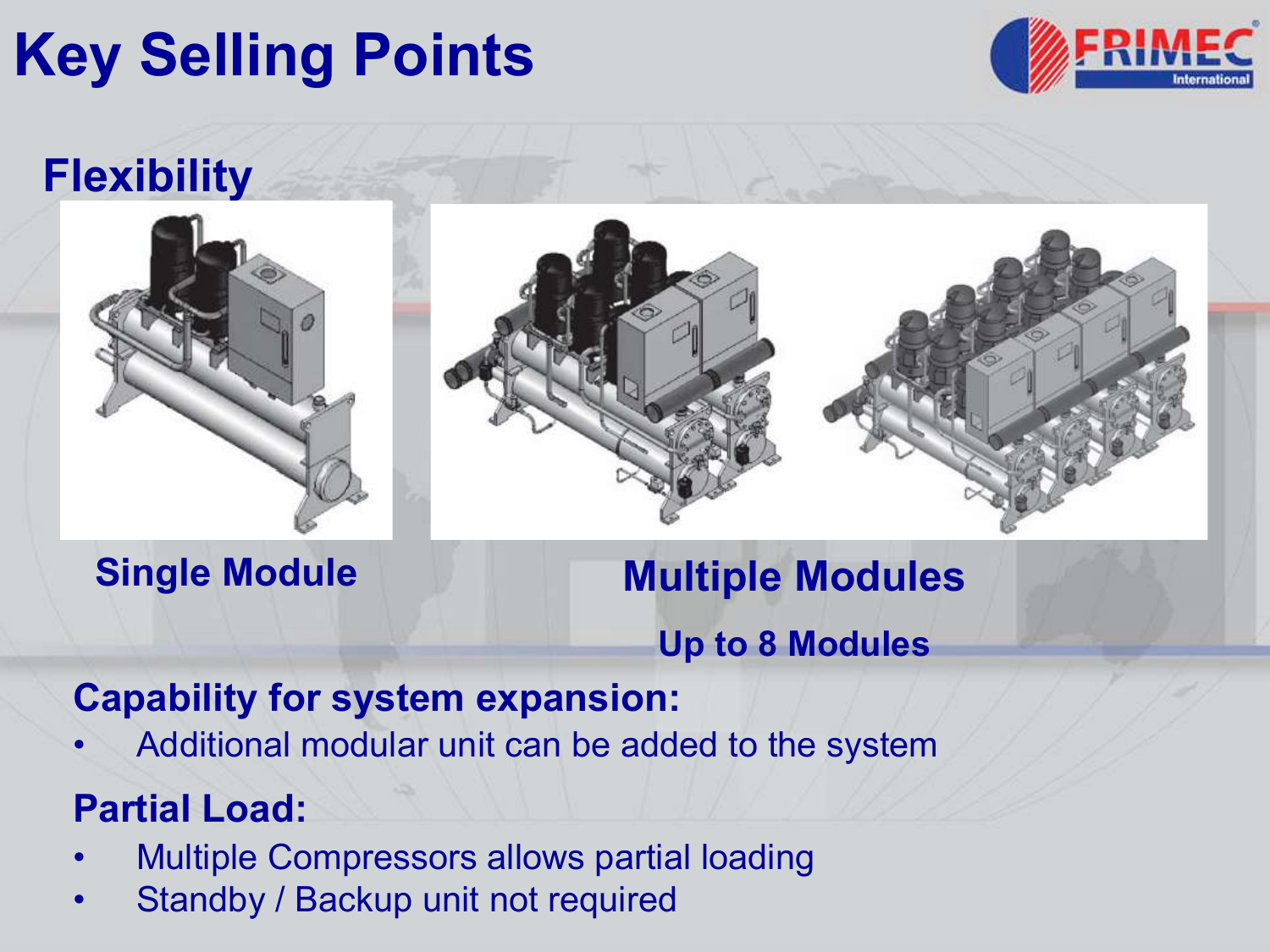## **Calculation of usage**



#### **Comparison of Air & Water system**

| Electricity costs at<br>100% Load, 24hrs<br>operation/day | Air-Cooled Split ducted (30 TR)      |  |  |
|-----------------------------------------------------------|--------------------------------------|--|--|
|                                                           | Chiller, kW/Ton=1.22                 |  |  |
|                                                           | 28.4x 1.22 x 24 x 30 x RM0.365       |  |  |
|                                                           | $=$ RM 9,105 per month               |  |  |
| Based on 24hours per day                                  |                                      |  |  |
|                                                           |                                      |  |  |
|                                                           | Water-Cooled Modular Chiller (30 TR) |  |  |
| Electricity costs at<br>100% Load, 24hrs<br>operation/day | Chiller, kW/Ton=1.1                  |  |  |
|                                                           | 26x 0.79 x 24 x 30 x RM0.365         |  |  |
|                                                           | $=$ RM 5,397.91 per month            |  |  |
|                                                           |                                      |  |  |
|                                                           |                                      |  |  |

Based on 24hours per day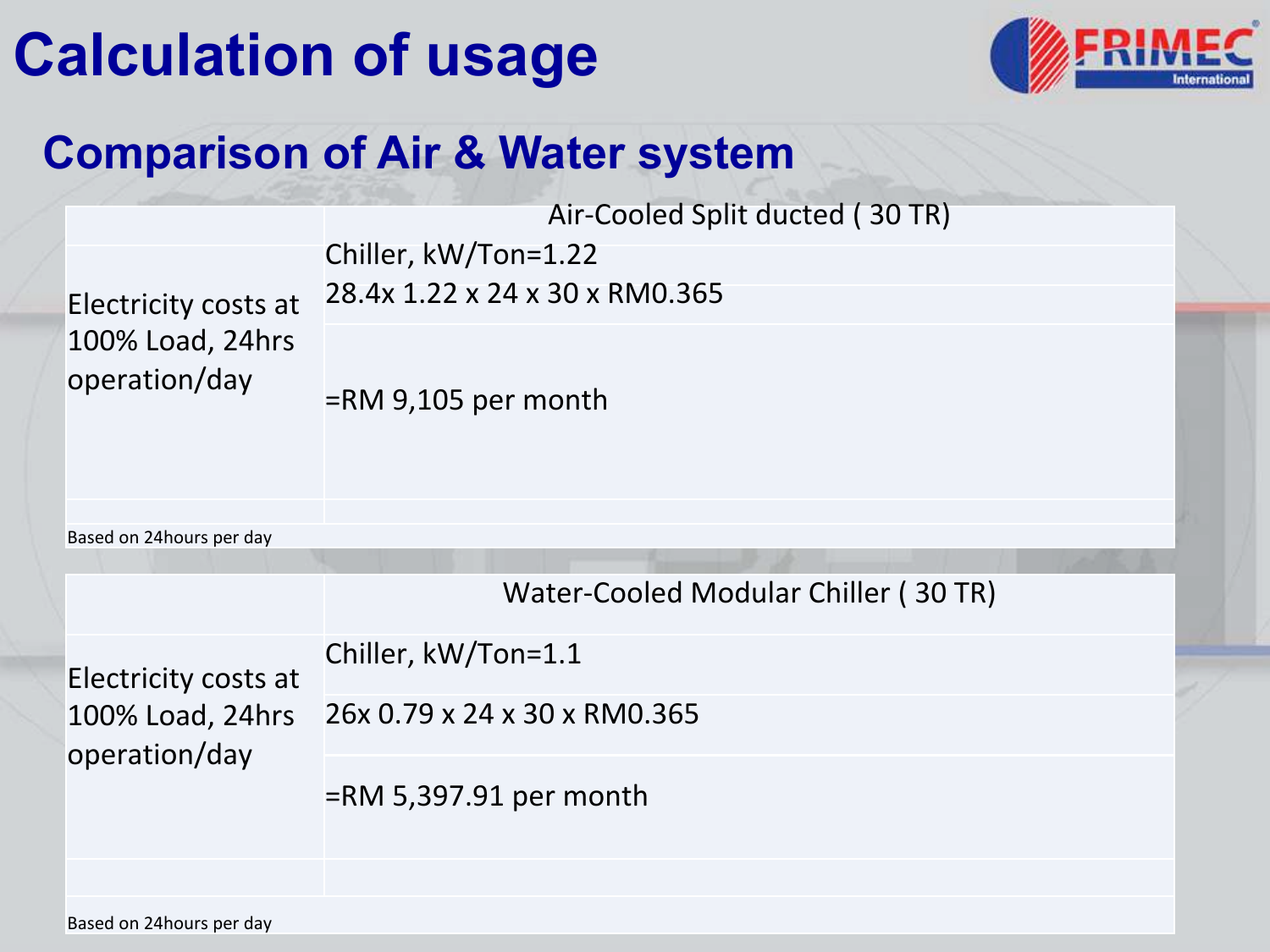## **System Comparison**



#### **Initial Cost**

- **Water Cooled Modular Chiller RM 5,397.91 x 12 months RM 64,774.94**
- **Air Cooled Modular Chiller RM 9,105.50 x 12 months RM 109,265.93**

#### Cost Savings: RM 44k ++ !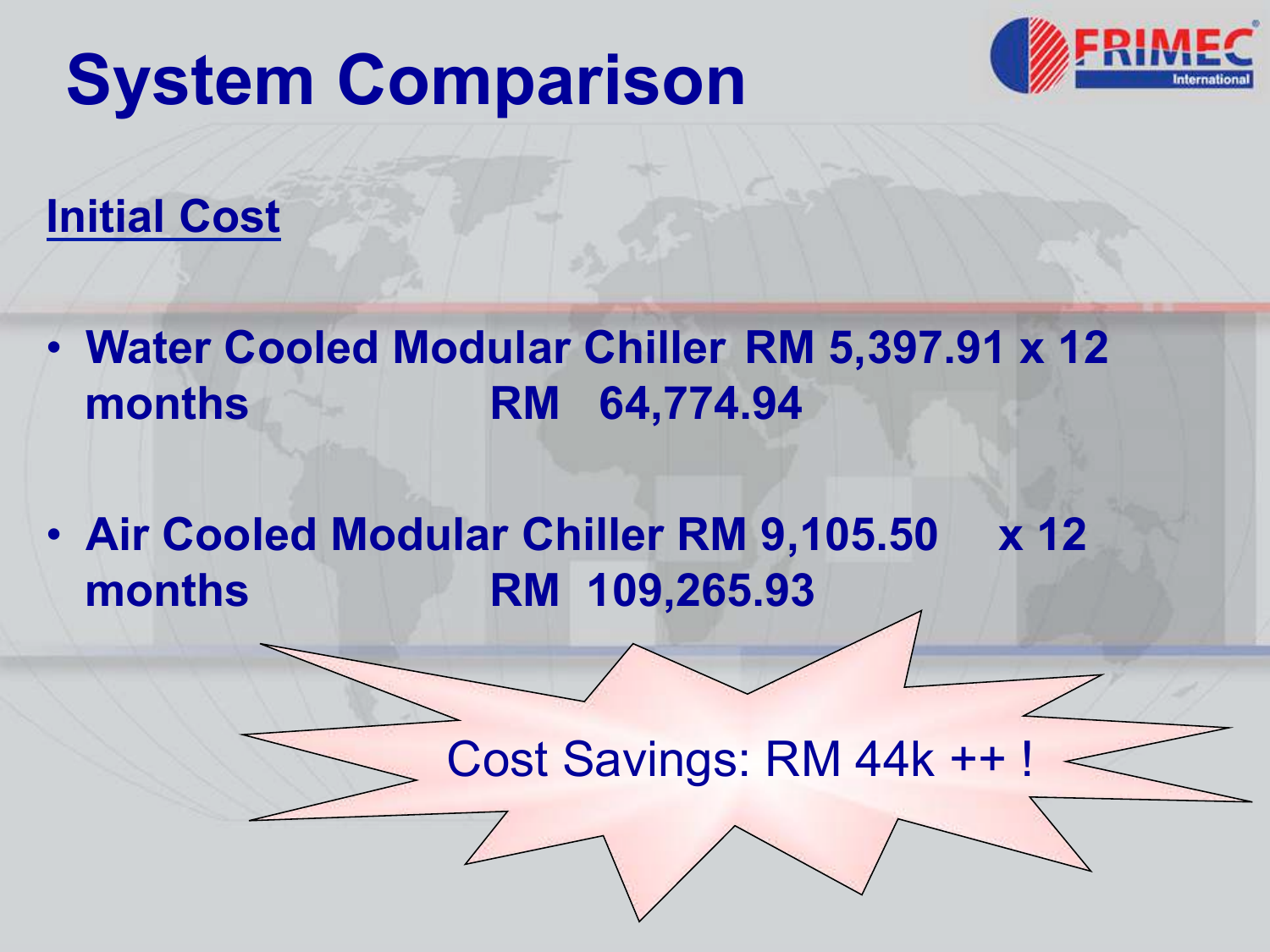## **System Comparison**



#### **Operating Temperature**

- **Water Cooled Modular Chiller maintain 29 C Close to setpoint**
- **Air Cooled Modular Chiller higher than set-point 3-4 C depend on weather and dry bulb. Compressor always full load higher Amps.**

**Operating Difference for saving consumption 10 year operation = RM 44,000.00 x 10 years =RM 440,000.00** 

Cost Savings: RM 440,000

10 years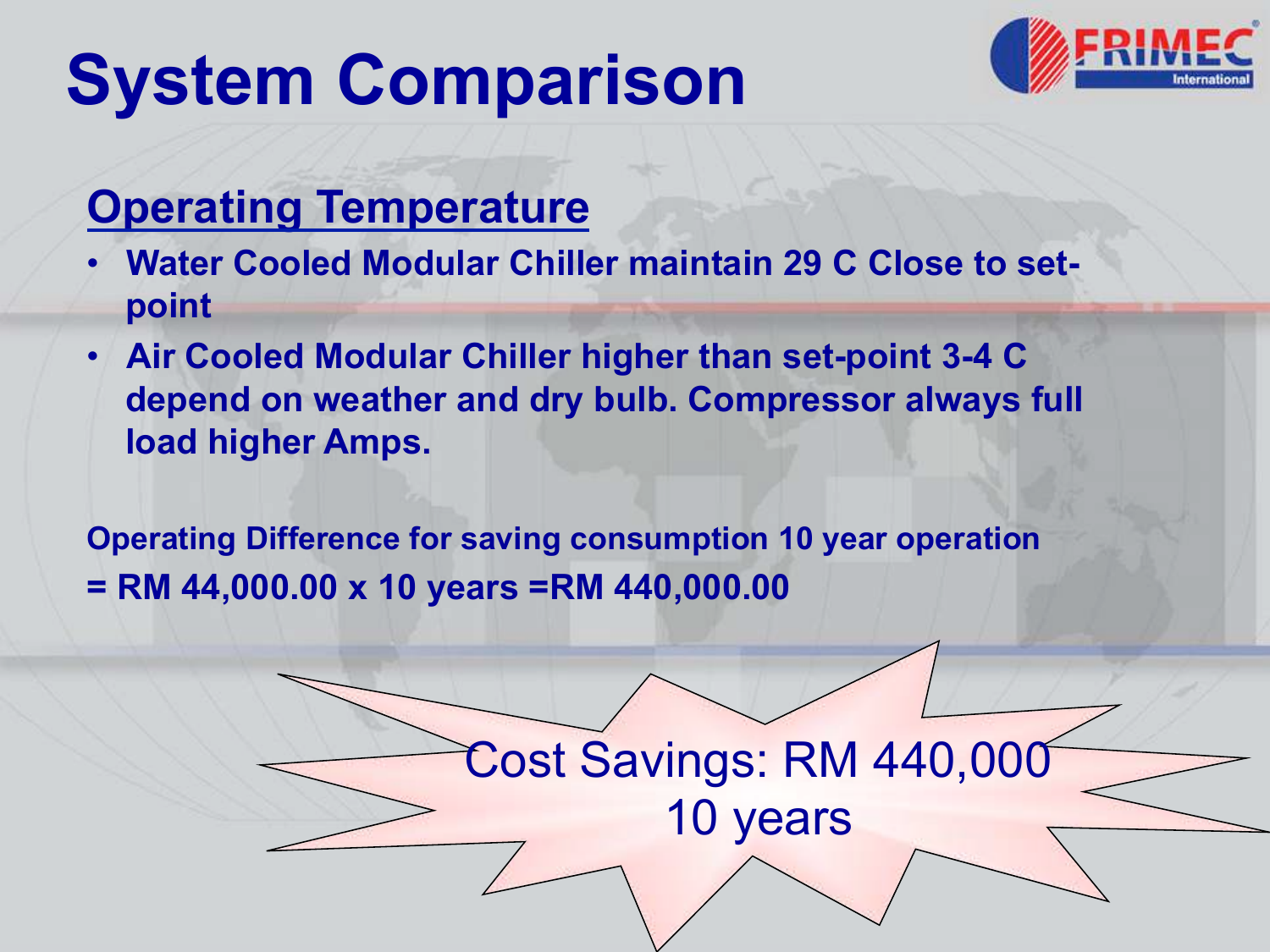## **Summary**



#### **1. Fast Payback and quick ROI**

Low RM/RT

#### **2. Flexibility**

- 5 basic models
- Combination of different models for required capacity
- Easy stocking and Spare Parts
- Provision for future expansion

#### **3. Easy Operation**

- **Better Part Load Operation**
- Standby / backup unit not required

#### **4. Easy Maintenance**

- Service / Maintenance can be done in stages
- Minimum disruption for normal operation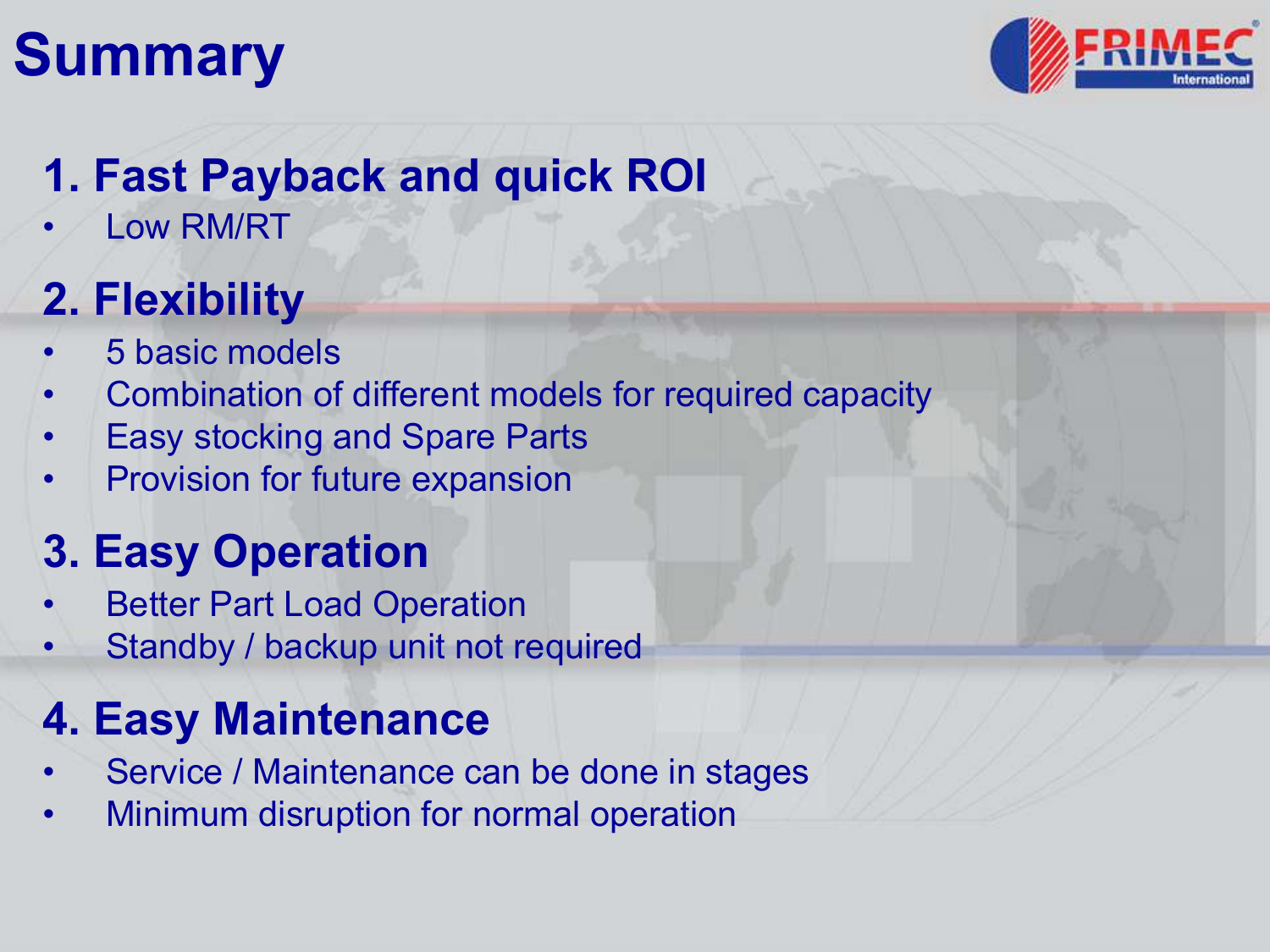

## Sample of water cooled



@ Illustration is a copyright of Efficient Technologies, Inc. Used with permission.

#### **TYPICAL ALL-AIR SYSTEM**